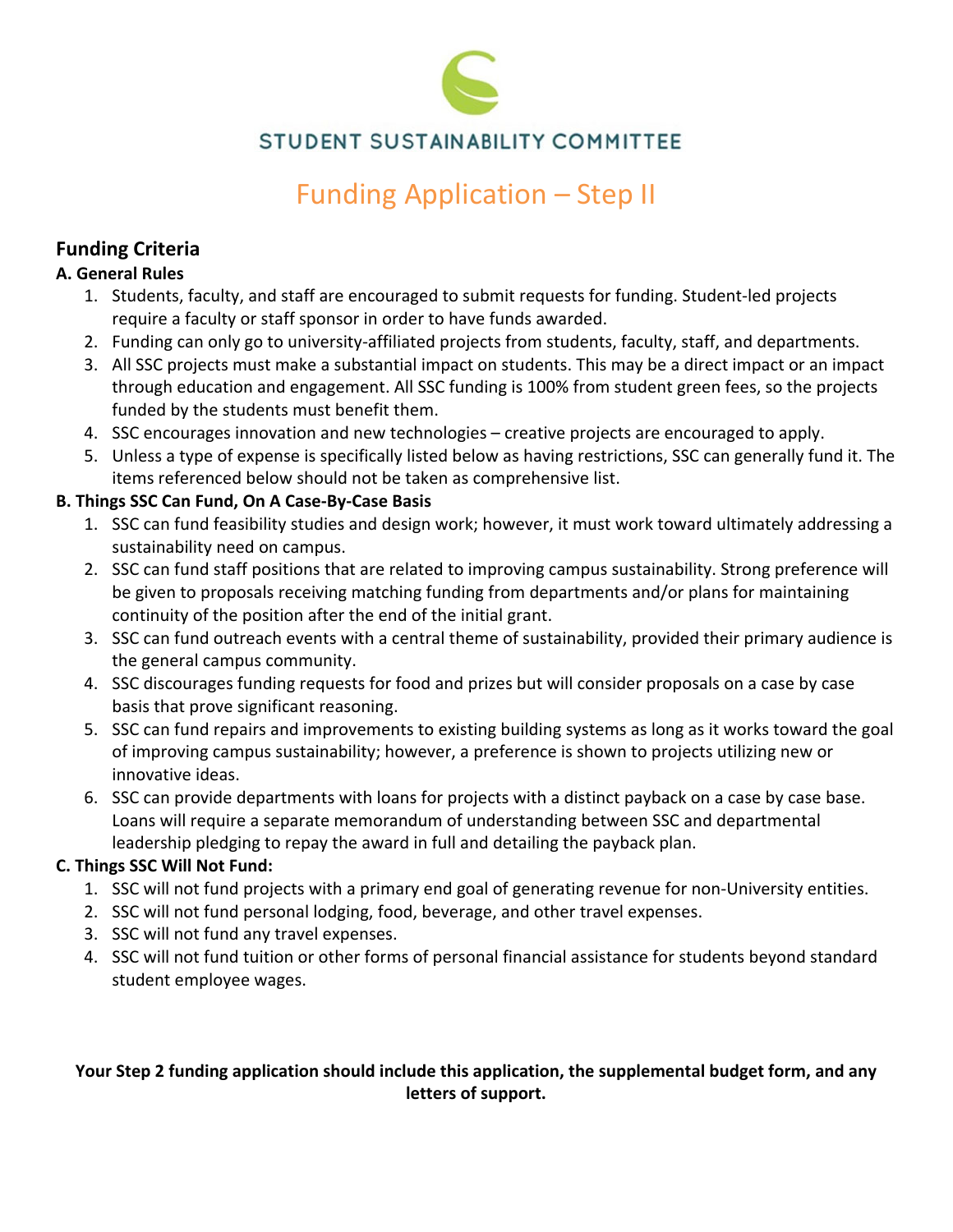*Please submit this completed application and any relevant supporting documentation to Sustainability‐ Committee@Illinois.edu. The Working Group Chairs will be in contact with you regarding any questions about the application. If you have any questions about the application process, please contact the Student Sustainability Committee at sustainability‐committee@illinois.edu.*

# **General & Contact Information**

**Project Name:** Re\_Home wall rehab and siding **Total Amount Requested from SSC:** \$60,000

**Project Topic Areas:**  $\Box$  Land & Water  $\boxtimes$  Education  $\boxtimes$  Energy **Transportation** Food & Waste

**Applicant Name:** Steve Ford

| Campus Affiliation (Unit/Department or RSO/Organization): Agricultural and Biological Engineering |  |
|---------------------------------------------------------------------------------------------------|--|
| Email Address: seford@illinois.edu                                                                |  |

#### **Check one:**

This project is solely my own *OR*

 $\boxtimes$  This project is proposed on behalf of (name of student org., campus dept., etc.): Department of Agricultural and Biological Engineering

#### **Project Team Members**

| <b>Name</b>       | <b>Department</b>             | Email                 |
|-------------------|-------------------------------|-----------------------|
| Steve Ford        | Senior Research Engineer, ABE | seford@illinois.edu   |
| Xinlei Wang       | Professor, ABE                | xwang2@illinois.edu   |
| Tim Lecher        | <b>Facility Manager, ABE</b>  | tlecher@illinois.edu  |
| Sri Theja Vuppala | Research Engineer, ABE        | sritheja@illinois.edu |

#### **Student‐Led Projects (Mandatory):**

Name of Faculty or Staff Project Advisor:

Advisor's Email Address:

#### **Financial Contact** *(Must be a full‐time University of Illinois staff member)*

| <b>Contact Name:</b> | Samantha Hurt       |
|----------------------|---------------------|
| Unit/Department:     | ABE                 |
| Email Address:       | sjhurt@illinois.edu |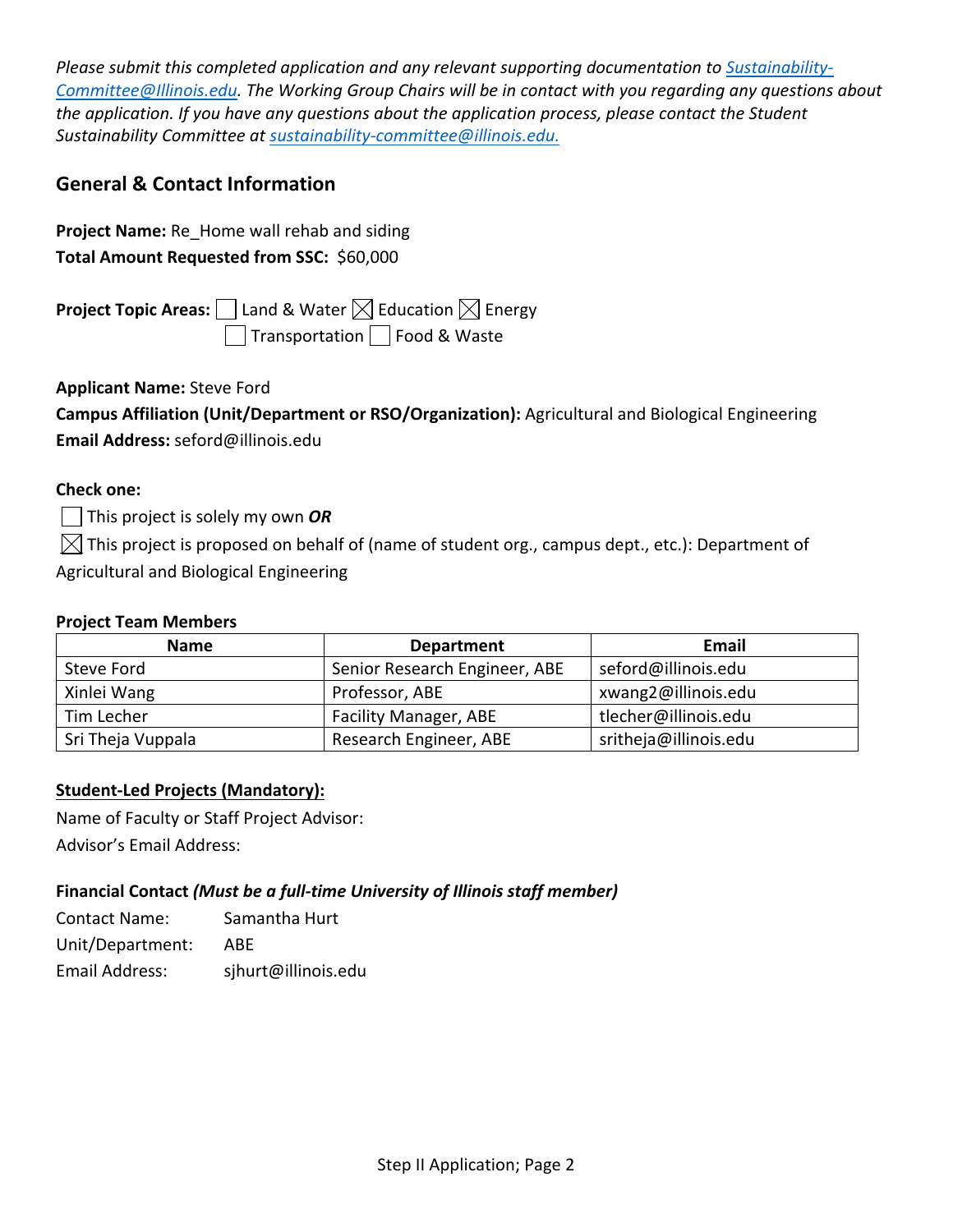# **Project Information**

Please review the proposal materials and online content carefully. It is highly recommended you visit a working group *meeting sometime during the proposal submission process.* 

#### **Please provide a brief background of the project, its goals, and the desired outcomes:**

*You may copy and paste your Step 1 application answer if nothing has changed.*

The Re Home was designed and built by students for the 2011 US DOE Solar Decathlon Competition. Following the competition, the house was set up at the Agricultural and Biological Engineering Farm Research and Training Center (ABE FRTC) and has been used by Illinois Solar Decathlon and various departments. It serves as a valuable educational facility for students from different colleges and schools on campus to learn sustainable living with zero energy. Unfortunately, the wall and siding have deteriorated in the past nine years due to water intrusion. There is a need to rehab the wall and install new siding with a drainage plane system to increase the life span of the building and make it more useable by the Illinois Solar Decathlon and other organizations. Funding is requested to pay for the cost associated with the new siding. Once the renovation is completed, we will use the house for educational purposes for a wide variety of courses, visits by current and prospective students, as well as a staging area for the Illinois Autonomous Farm ‐ a joint venture between the Department of Agricultural and Biological Engineering and the Center for Digital Agriculture that serves as a testbed for advanced artificial‐intelligence‐driven technologies for agriculture and related areas.

#### **Where will the project be located? Are special permissions required for this project site?**

If special permission is required for this location, please explain and submit any relevant letters of support with the *application.*

This project will take place in UIUC building 1485. It is located at the Agricultural & Biological Engineering Farm Research and Training Center, 3603 South Race Street, Urbana, Il 61802. No special permissions are required for this location. The proposed contractor is an approved contractor with the University of Illinois.

Other than the project team, who will have a stake in the project? Please list other individuals, groups, or **departments affiliated directly or indirectly by the project. This includes any entity providing funding (immediate, future, ongoing, matching, in‐kind, etc.) and any entities that benefit from this project.** *Please attach letters of commitment or support at the end of the application.*

- Center for Digital Agriculture
- UIUC School of Social Work
- Illinois Solar Decathlon
- College of Agricultural, Consumer and Environmental Sciences
- The Grainger College of Engineering

#### **How will this project involve and/or benefit students?**

*This includes both direct and indirect impact.*

The Illinois Solar Decathlon is an interdisciplinary registered student organization with over one hundred undergraduate and graduate student members. Over the past 12 years, ISD has built five solar powered net‐ zero houses, and have been rewarded for their efforts by the U.S. Department of Energy. The RE\_Home will be used to educate students and local community regarding sustainability and energy efficiency. The house also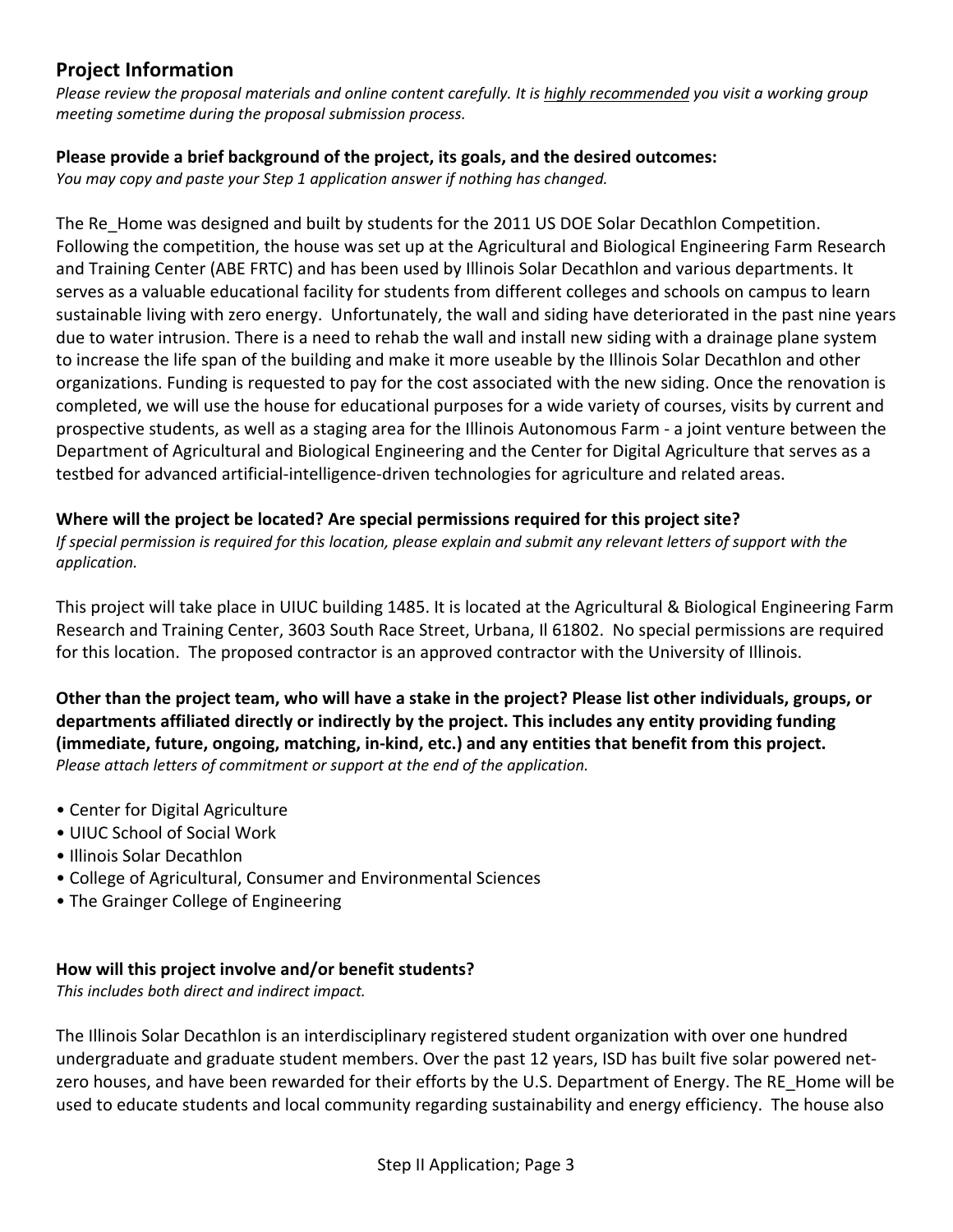served as a lab for students to participate in simulated home visits in social work. We will continue to use the house as a teaching lab for the following courses:

- ABE 374 Environmental Control for Buildings
- ABE 436 Renewable Energy Systems (~50 students per year)
- ARCH 231 Anatomy of Buildings
- ARCH 474 Capstone Design Studio
- **ECE 333 Green Electric Energy**
- NPRE 201 Energy Systems
- TSM 232 ‐ Materials and Construction System
- TSM 371 ‐ Residential Housing Design (~30 students per year)
- TSM 372 Environmental Control & HVAC Systems
- TSM 438 ‐ Renewable Energy Applications (~30 students per year)
- ENG 491 ‐ Interdisciplinary Design Project
- ENG 571 Theory Energy & Sustain Engineering
- SOCW 506 Social Work Practice With Children and Adolescents
- SOCW 507 School Social Work Practice (~100 students for SOCW courses fall 2019)
- SOCW 509 Advanced Clinical Assessment & Interviewing

### **How will you bring awareness and publicize the project on campus? In addition to SSC, where will information about this project be reported?**

We will work with our departmental and ACES Office of Marketing Communications to assist in telling the story of what we did, why we did it, and who helped make it possible. ABE will publicize and promote this project through our multiple news outlet channels such as Facebook, Twitter, department website and ABE@Illinois Connections. It would also be ideal to advertise the development of these facilities as a campus learning hub, where student activities focus on learning about sustainability related topics, which can also be achieved through the support of the SSC. The Center for Digital Agriculture will also publicize this project through the website, Twitter, and newsletters. In addition, if funded, we will place a sign on the wall of the Re\_Home that SSC provided funding to rehab the wall.

Collaborating with other groups provides additional opportunities such as the following: https://www.smilepolitely.com/culture/collaboration\_in\_action/

# **Financial Information**

*In addition to the below questions, please submit the supplemental budget spreadsheet available on the Student Sustainability Committee website. Submission of both documents by the submission deadline is required for consideration of your project.*

#### **Have you applied for funding from SSC before? If so, for what project?**

Yes. The Department of ABE received SSC funding to upgrade to energy efficient windows and doors on several research farm structures. Tim Lecher served as the project team lead for both projects.

#### If this project is implemented, will you require any ongoing funding required? What is the strategy for **supporting the project in order to cover replacement, operation, or renewal costs?**

Please note that SSC provides funding on a case by case basis annually and should not be considered as an ongoing *source of funding.*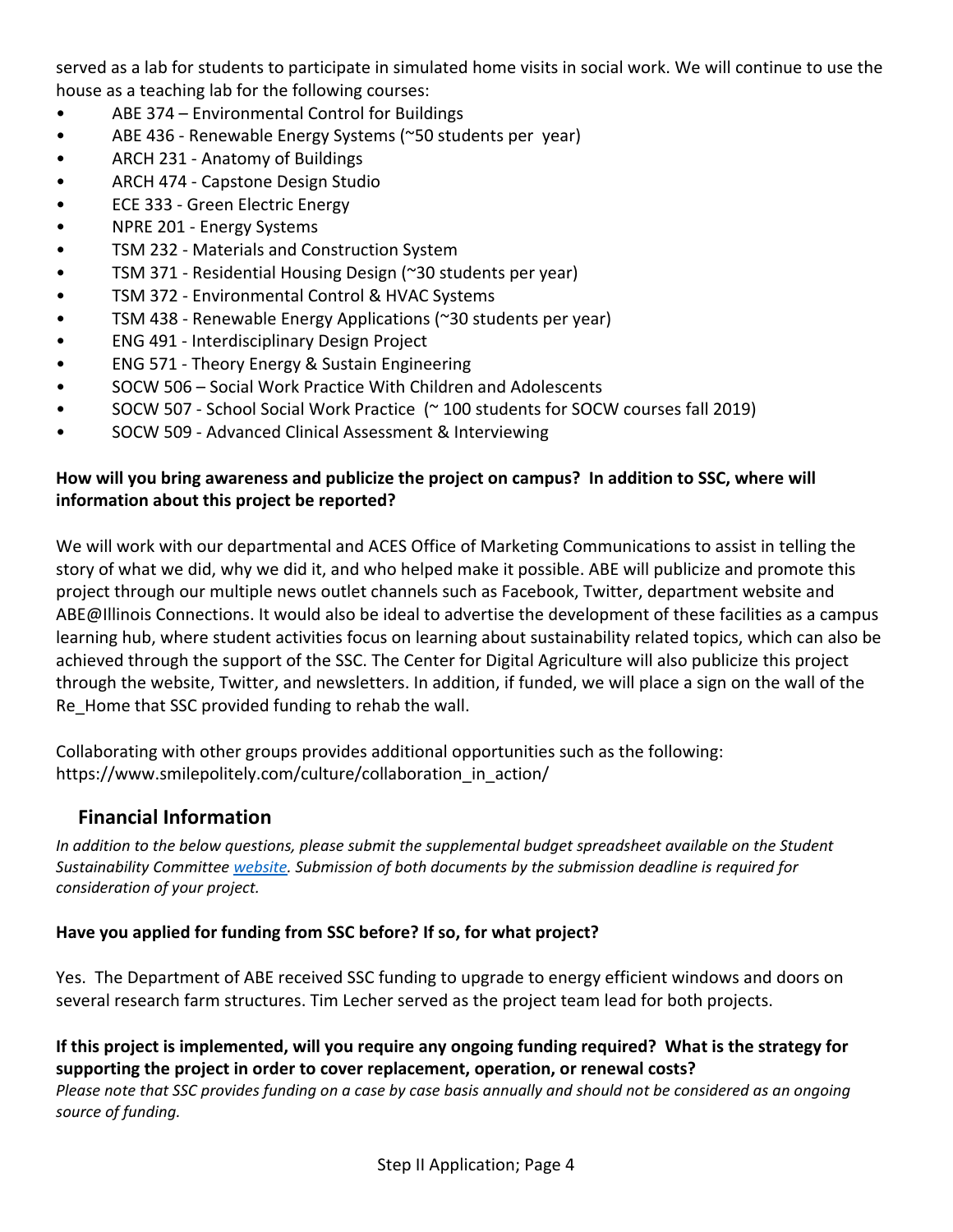This project would not require any ongoing funding after repairs. Minor future repairs will be paid for by deparmental operating funds.

**Please include any other obtained sources of funding. Have you applied for funding elsewhere?** *Please attach any relevant letters of support as needed in a separate document.*

We have not applied for funding elsewhere but are actively seeking other funding sources. Funding a significant level of this request would help us in seeking additional partner funding.

# **Environmental, Economic, and Awareness Impacts**

#### **How will the project improve environmental sustainability at the Urbana‐Champaign campus? If applicable, how does this project fit within any of the Illinois Climate Action Plan (iCAP) goals?**

This project will further enhance awareness of sustainable measures at UIUC. Energy efficient systems, like the Re Home, have been used to educate and inspire our students to make sustainable decisions for building design. Since the home was built in 2011, the Illinois Solar Decathlon (ISD) has hosted many educational tours for UI students, K-12 students from the state of Illinois, and local community. Our goal is to use Re Home sustainably by hosting prospective and current students and also events in the house. The house will also be used as a staging area for the autonomous farm, which was launched in 2020 as a joint effort between the Illinois Center for Digital Agriculture and the Department of Agricultural and Biological Engineering at Illinois. The farm is a testbed for advanced AI‐driven capabilities for automated production farming, plant breeding, and scientific research. This house will expand the ever‐growing demonstrations of practical, sustainable, and renewable energy production. In terms of energy usage, the house is more than net‐zero, exporting more energy than its consumption. This project aligns with iCAP goals because the house is increasing sustainability outreach within student groups by demonstrating their efforts in the sustainability field.

#### **How will you monitor and evaluate the project's progress and environmental outcomes? What short‐term and long‐term environmental impacts do you expect?**

*Some examples include carbon emissions, water conservation, green behavior, and reduced landfill waste.*

The Re‐Home's net zero energy performance over the past nine years is a testament to what can be accomplished in a central Illinois solar house. During these nine years we have also learned that some of the wall and siding construction details allowed moisture penetration and wall damage. An improved wall drainage plane and new siding will provide the following benefits:

Short term environmental benefits:

- Stabilize the structure thus minimizing materials headed to landfill
- Maintain net‐zero building square footage for the university

Long Term Environmental benefits:

- Durable fiber cement siding can provide 100+ years of life (www.nachi.org/life‐expectancy.htm)
- Minimize materials headed to landfill over the lifespan of the house.

#### **What are your specific outreach goals? How will this project inspire change at UIUC?**